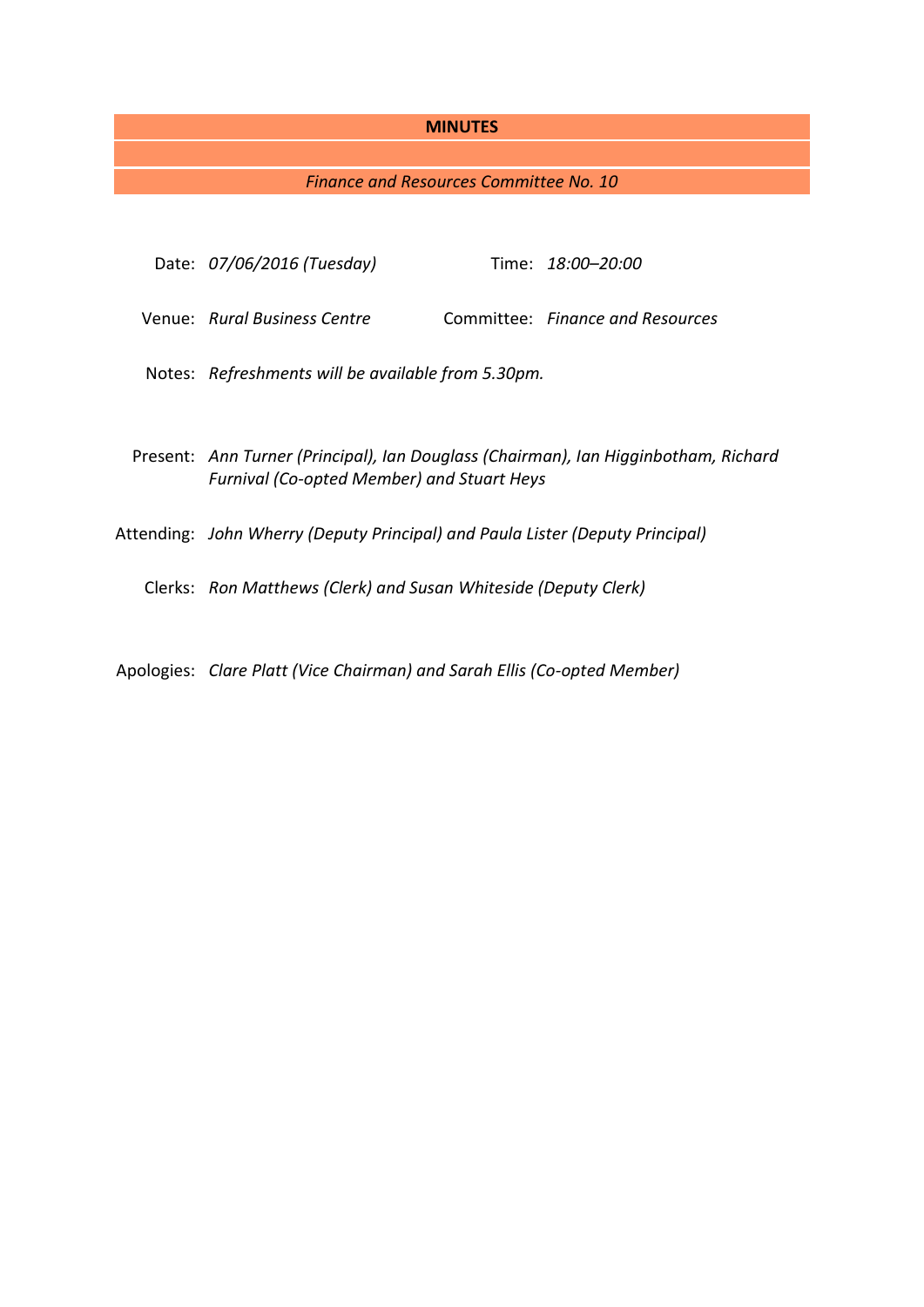# *Public* **Minutes**

Item number: Item description: (and category)

# **28.16** *Attendance of College Management Staff* **Decision** Section 8.2 of the current Constitution and Terms of Reference for the Finance & Resources Committee states:

College management and / or consultants may attend meetings by invitation in an advisory capacity.

## **Resolved:**

**That the attendance of College Management staff at the meeting be confirmed.**

# **29.16** *Apologies for Absence*

*Record* Apologies for absence were received from Clare Platt and Co-opted members Sarah Ellis and Richard Furnival.Stuart Heys left the meeting at 8pm after item 43.16 the Human Resources Report had been discussed

# **30.16** *Public Minutes of Previous Meeting*

*Decision* The public minutes of meeting number 9 held on 23 February 2016 (published on the Extra Net) were signed and agreed as a true and correct record of the meeting.

# **31.16** *Declarations of Interest*

*Record* There were no declarations of interests received in respect of items on the public agenda.

# **32.16** *Strategic Plan Progress Report*

**Record** Finance & Resources Committee gave consideration to the Strategic Plan Progress Report which showed progress against key performance indicators against strategic plan statements**.**

> Targets were mostly met and exceeded concerning providing an 'outstanding teaching and learning experience' and delivering 'great value for money' The performance of Myerscough Ventures was behind projected returns and would not meet overall annual target. This matter was considered later in the agenda so members deferred their questions but did note that the major contributory factor to the shortfall was due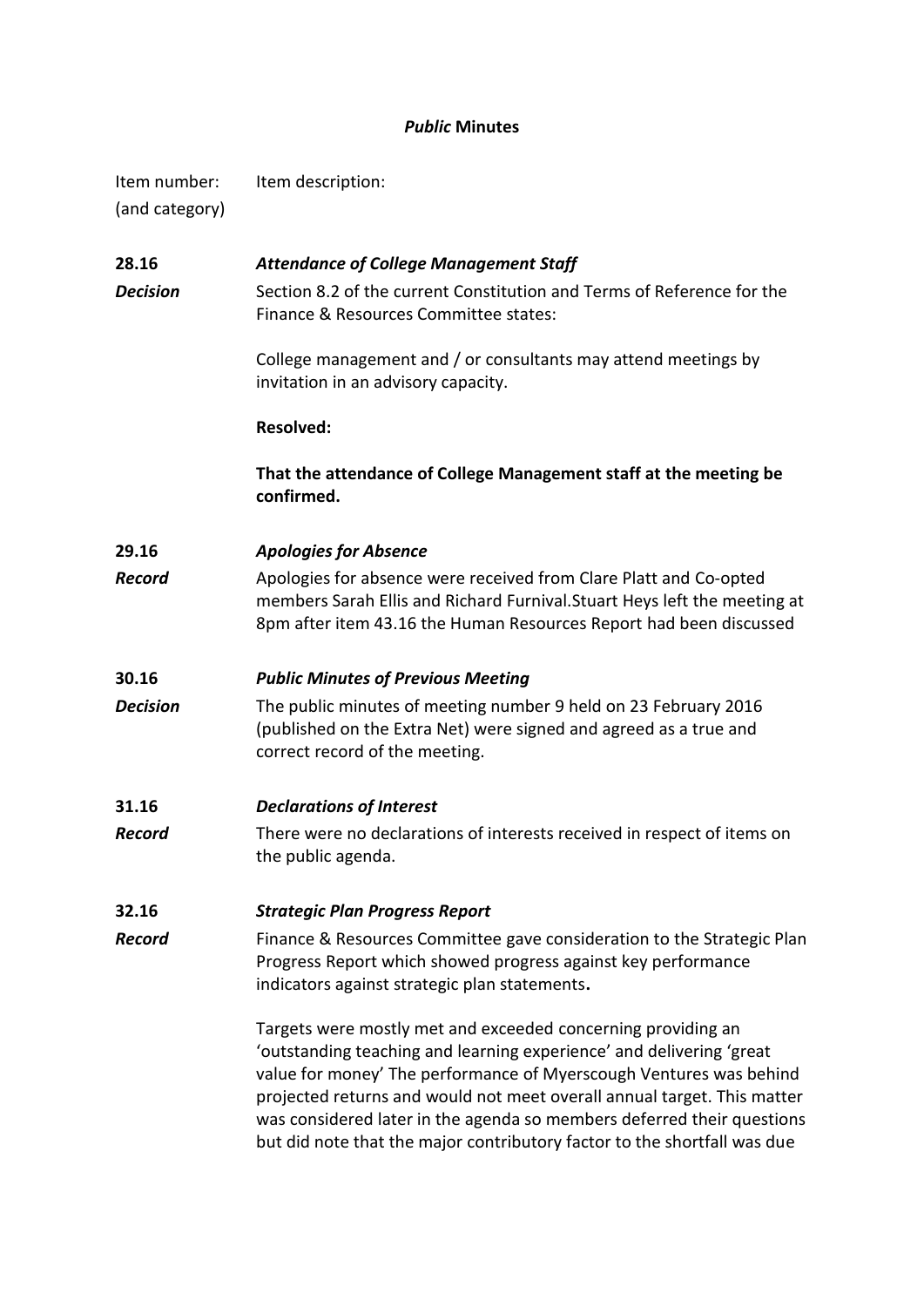to unfilled bed spaces in the Residencies and implementation of the living wage.

The key performance indicators relating to the Strategic Aim, 'we will continue to enhance our brand and reputation for excellence within the land-based & sports sectors' related to recruitment targets and research income. Finance & Resources Committee asked questions and received explanations concerning the recruitment targets which were all behind target. It had been reported to the February meeting that College would not achieve the strong recruitment targets set for the year. Members had been aware that the FE target reflected the positive outcome of the funding methodology which had led to an increase in expected income. The recruitment shortfall would not impact on the overall delivery of the budget. The impact would be a reduction in funding by c£400k for academic year 2016 / 2017 for further Education.

Members noted the expectation of the shortfall for 16-18 FE but did ask for and received further detail around Adult Further Education, Higher Education and Apprenticeships.

The restructure and new staffing in Apprenticeship delivery was having positive impact. Currently most recruitment was from smaller and micro businesses with recruitment from larger organisations expected from April 2017 as the Apprenticeship levy would come into effect.

Members were satisfied with the explanations concerning receipt of funding for education delivery across FE, HE and Apprentices.

There followed an extended debate concerning the strategic direction of the College where members considered the viability of courses and a review of the long term plan and potential outcomes of the Area Review process. This would be considered further at a special meeting before Corporation to agree the Financial Forecast Plan projected over three years.

Members discussed the population demographics and urged proactive recruitment and attention to course structures, course delivery, destination data and links with industry. They noted new degree courses had been launched and three degree courses had been removed from the College offer. Demographics data showed a growth in national numbers of 16-18 year olds from year 2020 and beyond.

Finance & Resources Committee noted the College's financial strength. Management gave a brief overview of how the Education Funding Agency (EFA) allocations were decided and explained that the EFA had lessened the impact of changes in funding methodology to Colleges through a transition fund protection allocation. Members had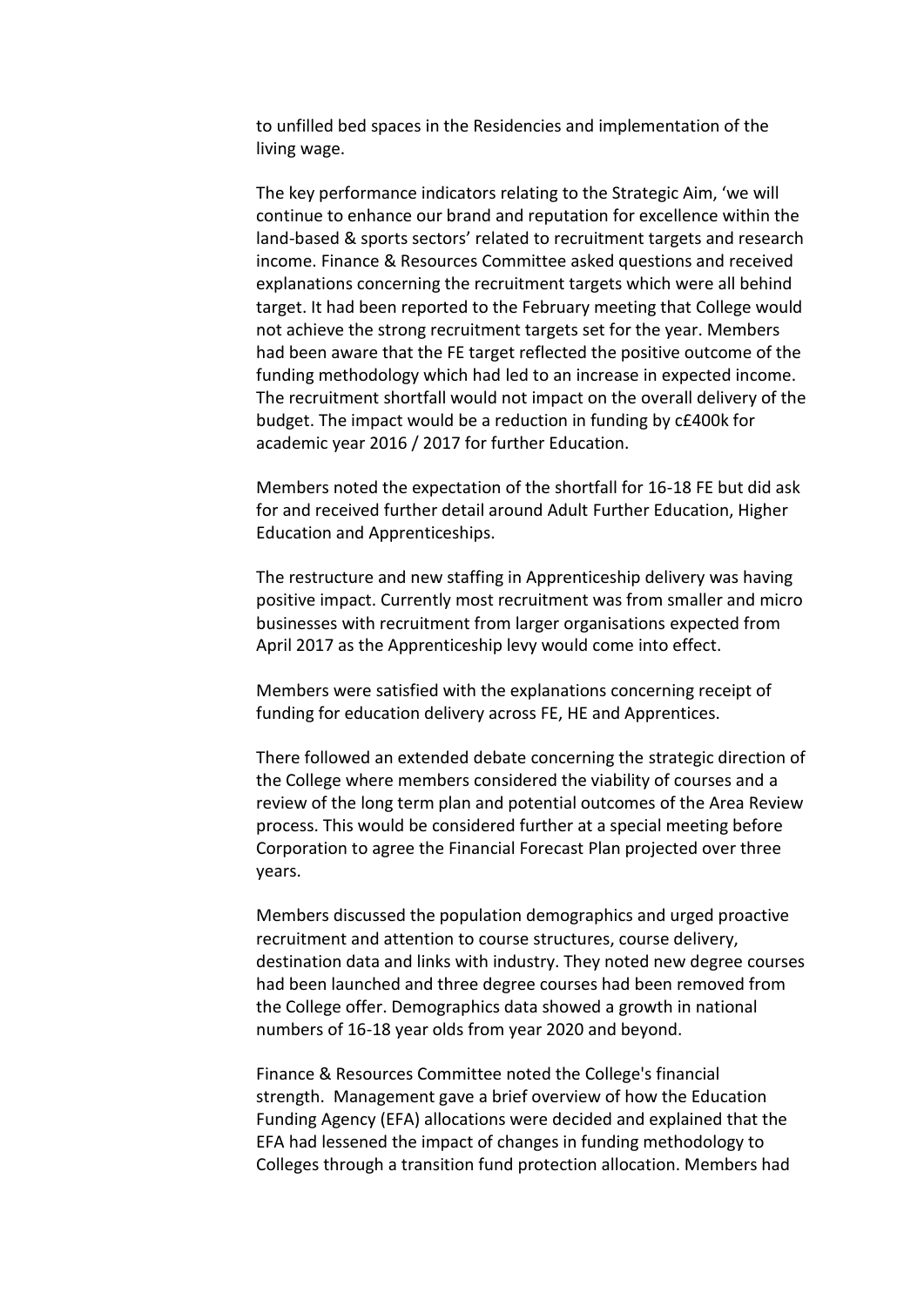been mindful of the impact of the removal of this protection due in 2016 and over the previous years had taken careful note in their deliberations and decisions to ensure no negative impact to College when the protection payments ceased in year ending 31 July 2016. The funding allocation for 2016 / 2017 showed the College no longer received any transition fund protection and the impact threat no longer existed.

The Chair summarised the discussions and the Committee agreed that in their decisions they needed to find the right balance between protecting the long term interests of the organisation, the need to save for the students of tomorrow and the need to spend for the students of today.

### **Resolved:**

### **That the Strategic Plan Report be received.**

### **33.16** *Financial Position Statement for Period Ending 30 April 2016*

**Decision** Finance & Resources Committee gave consideration to the Financial Position Statement for the period ended 30 April 2016.

> The College had generated a 8.6% surplus as a percentage of income Pre-FRS17 which was ahead of target to date. The balance sheet remained healthy with a current ratio of 1:1.36 and cash days of 55.

The Deputy Principal Finance and Funding answered Governor questions and supported discussions.

The financial KPIs were displayed along with the two loan covenants which were set and monitored by the bank. Key KPIs indicated targets were being met and exceeded apart from Myerscough Ventures which was discussed later in the agenda.

Turnover was behind target but ahead of the previous year with the surplus of 1.872m above both budget and the previous years performance. Overall the balance sheet was strong. A Cash balance graph was included to compare movements with the previous year.

Members asked some questions to gain understanding of the picture behind the figures and to ensure they were aware of any significant factors.

Although Educational income was ahead of last year it was below projection. College had been informed that the increases in HEFCE grant for direct students on specific highly resourced courses was lagged and monies would be reflected in the 2016 / 17 allocation. All first year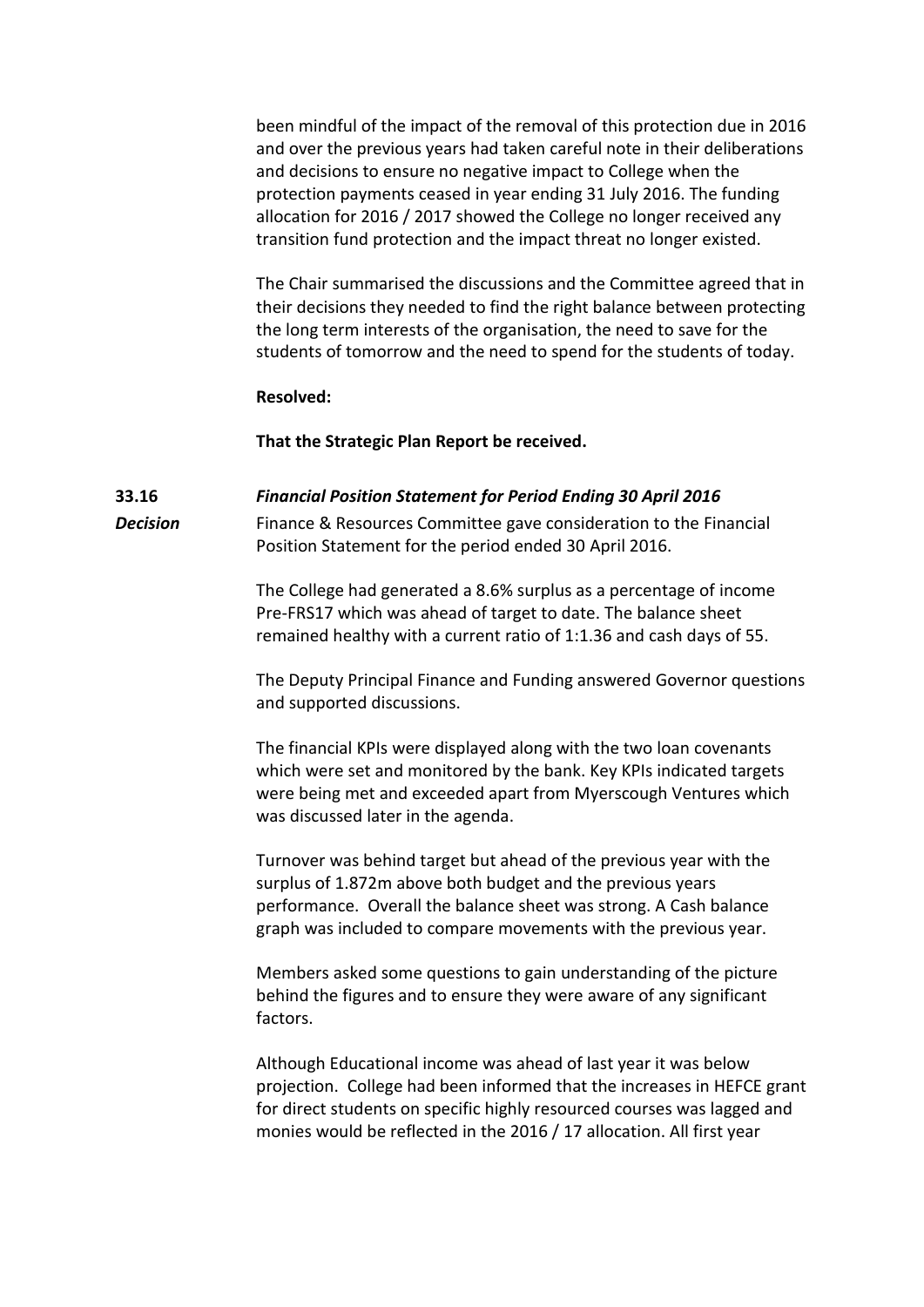degree students were now Myerscough's own students though the degree was still validated by Uclan.

In Apprenticeship & Skills, 16-18 year olds were forecast to meet income targets and 19 plus were behind. The effects of the reconciliation of withdrawals, previously documented and minuted, was still visible on these roll on roll off courses. It was confirmed income was received on completion and was not assumed and released to management accounts in line with SFA monthly statements.

Members noted the income reduction from the previous year and noted larger employers would be likely to delay recruitment until the levy came into effect in April 2017. This could lead to increased demand from larger companies. The present situation had shown an increase in micro business engagement. The lack of clarity about the introduction of the apprenticeship levy was causing much concern amongst employers.

Direct pay costs were higher than the previous year but less than the budgeted amount. The figures included the impact of the pay award and living wage which had been implemented within the payroll budget for all ages of employees. Members noted the implications of the living wage on the differentials between pay bands and the impact to experienced workers who had been in College employment for some time.

College had needed to increase the numbers of inclusive learning staff in order to support learners in class, those with high needs, and across the spectrum of support requirements.

The outsourcing of the cleaning contract showed in the movements between pay and non pay.

Finance & Resources Committee requested more information on the shape of the debtors and creditors activity. The Chair would liaise with the DP Finance & Funding.

After due consideration the Committee concluded that the accounts continued to show that the College was in a sound financial position.

#### **Resolved:**

**That the Financial Position Statement for the period ended 30 April 2016 be received**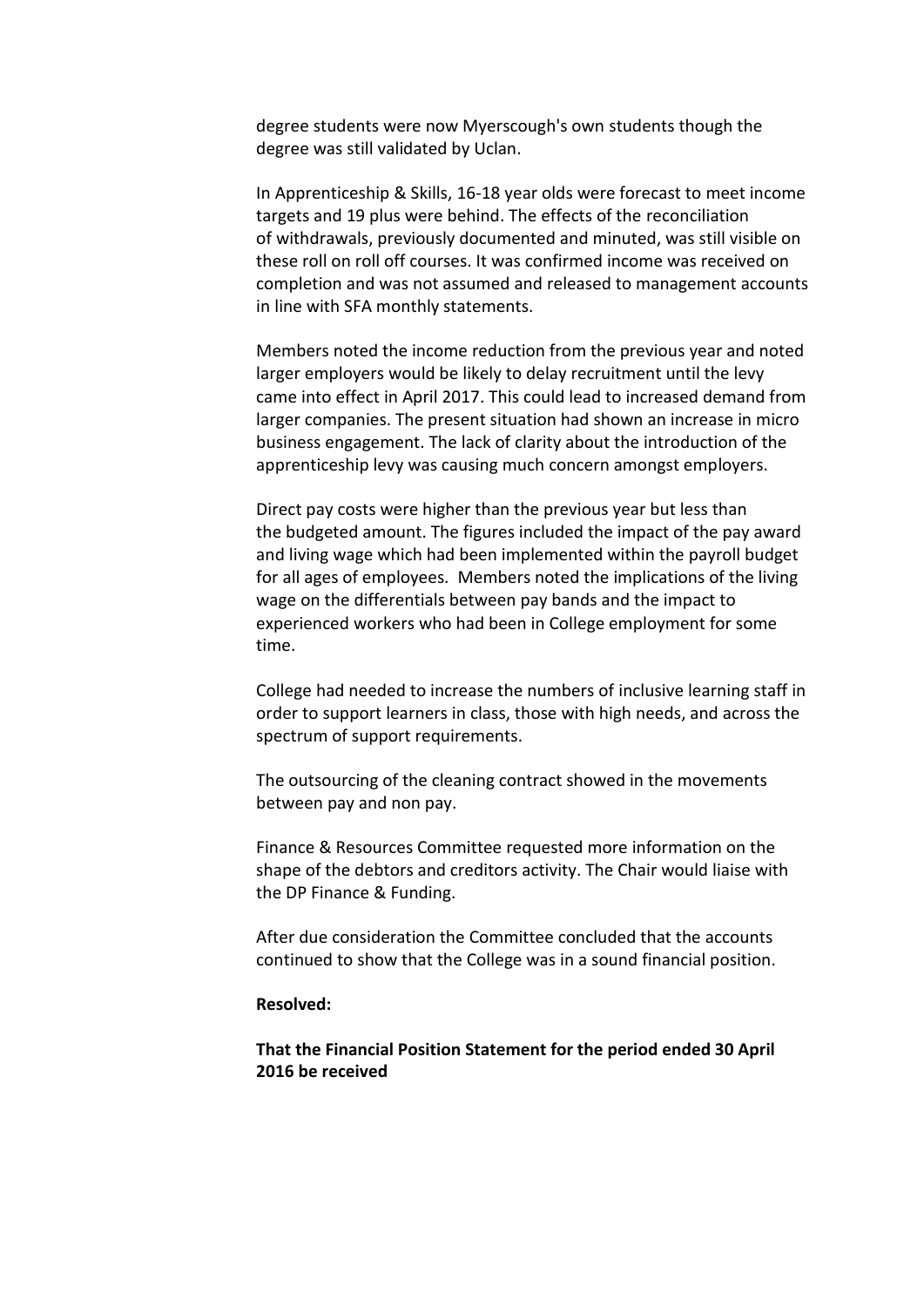| 34.16                        | <b>Investment Fund Report</b>                                                                                                                                                                                          |
|------------------------------|------------------------------------------------------------------------------------------------------------------------------------------------------------------------------------------------------------------------|
| <b>Decision</b>              | The Finance and Resources Committee gave consideration to the<br>Investment Fund Report including interest to 30 April 2016.                                                                                           |
|                              | Total cumulative interest received on cash balances at the College's bank<br>accounts amounted to £17,613. The total cash invested at the bank<br>amounted to £4,321,018 at 30 April 2016.                             |
|                              | Funds were invested in accordance with the Treasurery Management<br>Policy with the risk spread across accounts. In accordance with the<br>Barclays banking requirements a balance of £1m was present at all<br>times. |
|                              | <b>Resolved:</b>                                                                                                                                                                                                       |
|                              | That the Investment Report be received.                                                                                                                                                                                |
| 35.16<br><b>Consultation</b> | Capital and Revenue Cash Flow for Period Ending 30 April 2016<br>Finance & Resources Committee gave consideration to the Capital and<br>Revenue Cash Flow for the period ending 30 April 2016.                         |
|                              | Finance & Resources Committee noted the profiling of the capital<br>expenditure within the projections.                                                                                                                |
|                              | After due discussion the Committee concluded that the forecast<br>continued to show that the College would maintain its financially sound<br>position throughout the period                                            |
|                              | <b>Resolved:</b>                                                                                                                                                                                                       |
|                              | That the report on the capital and revenue cash flow for the period<br>ending 30 April 2016 be received as submitted.                                                                                                  |
| 36.16                        | <b>Myerscough Ventures Report for Period Ending 30 April 2016</b>                                                                                                                                                      |
| <b>Decision</b>              | Finance & Resources Committee gave consideration to the Commercial<br>Activity Report for the period ended 30 April 2016.                                                                                              |
|                              | It was proving to be a challenging year for Myerscough Ventures with<br>most areas not meeting the ambitious targets.                                                                                                  |
|                              | Contribution excluding the Farm was £1,359,015 against a target of<br>£1,518,742. With the inclusion of the Farm the contribution dropped to<br>£1,294,308.                                                            |
|                              | The key explanation was that empty bed spaces had impacted right<br>across the areas. Also implementation of the living wage and other                                                                                 |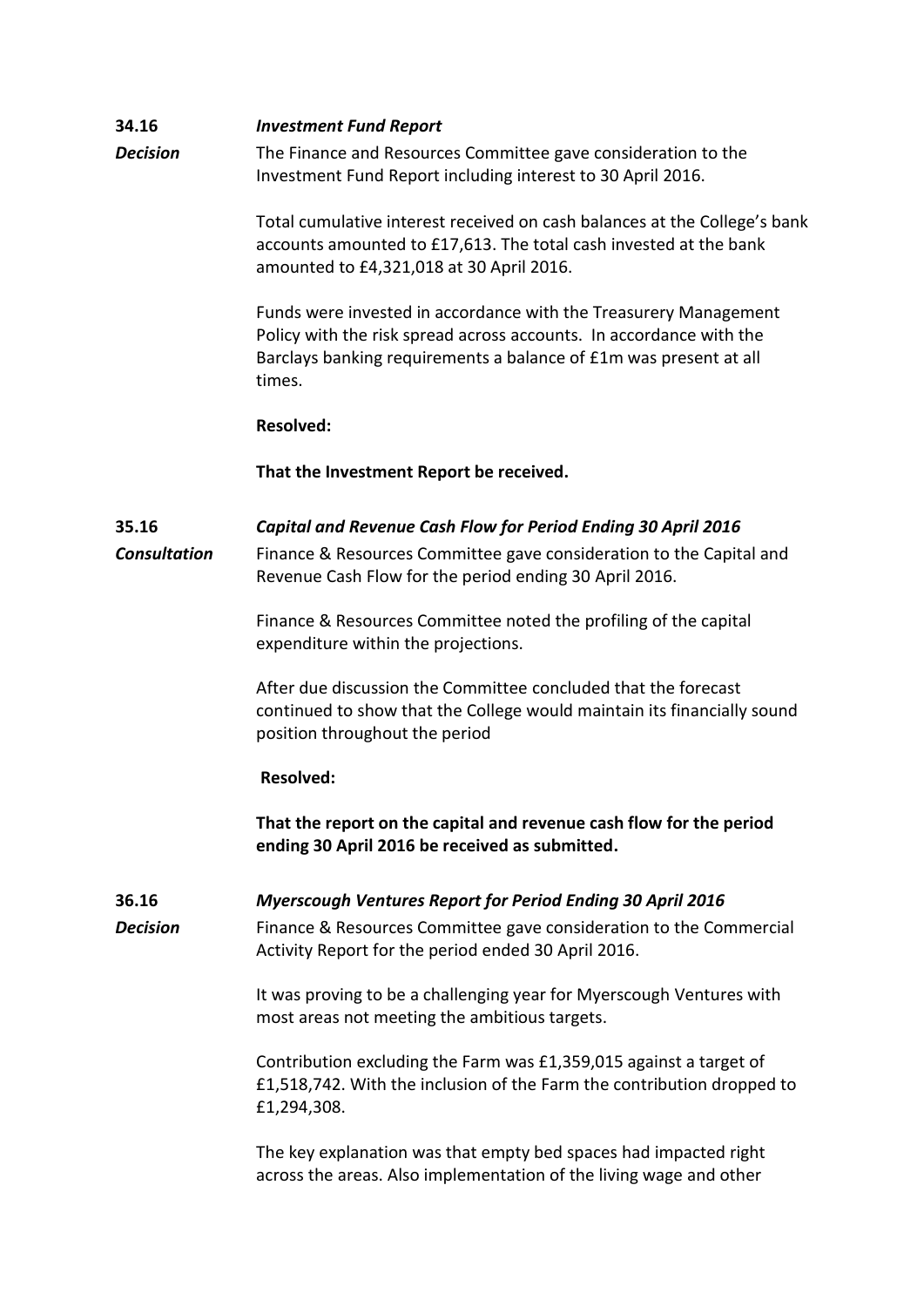increases to offset a narrowing pay differential for more experienced long standing employees had impacted more on Ventures than anywhere else in the College.

From a history of demand exceeding supply in residencies, this year there had been vacant bed spaces throughout the year with occupancy levels at 90%. Members recapped on previous discussions and were pleased to note there were various marketing strategies being considered. The strategies promoted take up on lower recruiting courses and utilisation of bursaries within agreed parameters.

Horticulture showed a negative contribution, though plant sales were picking up as the bedding plants season progressed. There was a proactive approach to increase footfall which included a gardening club tour initiative. Governor Stuart Heys had attended a tour. Finance & Resources Committee was pleased to note positive feedback had been received and the footfall through the café increased. The café income was declared under catering operations. Discussion did highlight that Governors suggested more could be done to improve the appearance and marketing of the Plant Centre.

## **Resolved:**

#### **That the Myerscough Ventures report be received.**

#### **37.16** *Capital Expenditure Report to 30 April 2016*

**Decision** Finance & Resources Committee gave consideration to the Capital Expenditure Report to 30 April 2016

> Total expenditure from the annual budget for 2015 / 2016 of £7,834k amounted to £4,458k at 30 April 2016.

The forecast outturn indicated the Capital Plan delivery was within the 3% tolerance level of the plan, actual figure being 0.96%. Projects were on schedule to be delivered to planned time frames.

Finance & Resources Committee expressed its satisfaction with the Capital Expenditure Report and progress being made.

## **Resolved:**

**That the Capital Expenditure Report for the period to 30 April 2016 be received.**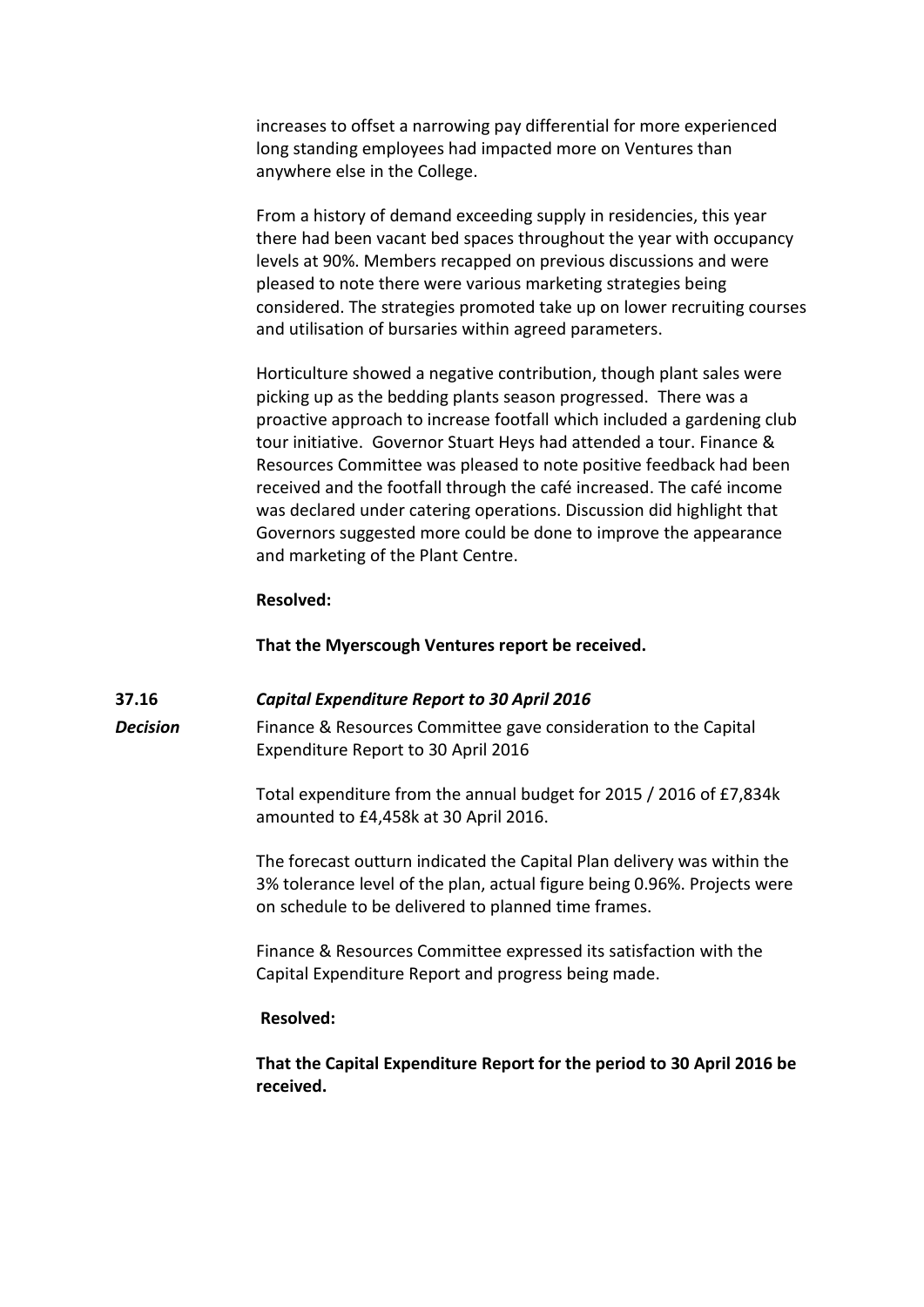# **38.16** *FRS 102 - The New FE / HE SORP - Reporting Standards*

**Information** Finance and Resources Committee gave consideration to Management recommendations on the revised accounting and reporting procedures coming into effect for 2017 / 2018.A paper from the Deputy Principal Finance & Corporate Services which included the balance sheet from 31 July 2015 with original figures and restated figures had been circulated with the agenda along with the RSM paper 'Further Education F & HE SORP'.

> Colleges were required to adopt the 2014 Standard of Accounting Practice (SORP) for the 31 July 2016 year end.

In this transition year there were two key areas where options were available and decisions required; valuation of fixed assets and government grants.

There followed extensive debate. The Deputy Principal Finance & Corporate Services supported discussions and answered questions.

# **Valuation of fixed Assets**

The management proposal was that College should continue with the current procedure, value at cost and then depreciate over expected life of the asset.

Under FRS 102 there was an option to choose a 'fair value' as the deemed cost without the need to adopt a policy of revaluation.

Members debated the options at length taking into consideration cost of a valuation exercise and impacts of treatment on the accounts and ongoing financial performance. Members deferred making the decision and requested more information prior to the Corporation meeting in July 2016.

Members also requested more information regarding the accounting treatment of leased land under FRS 102.

## **Government Grants**

The management proposal was that College should continue with the current procedure, the accruals model which recognises revenue income as costs are incurred and defers income over the useful life of the asset.

Under FRS 102 there was a second option to consider, the performance model which recognises income when performance related conditions are met, usually at the end of the construction stage.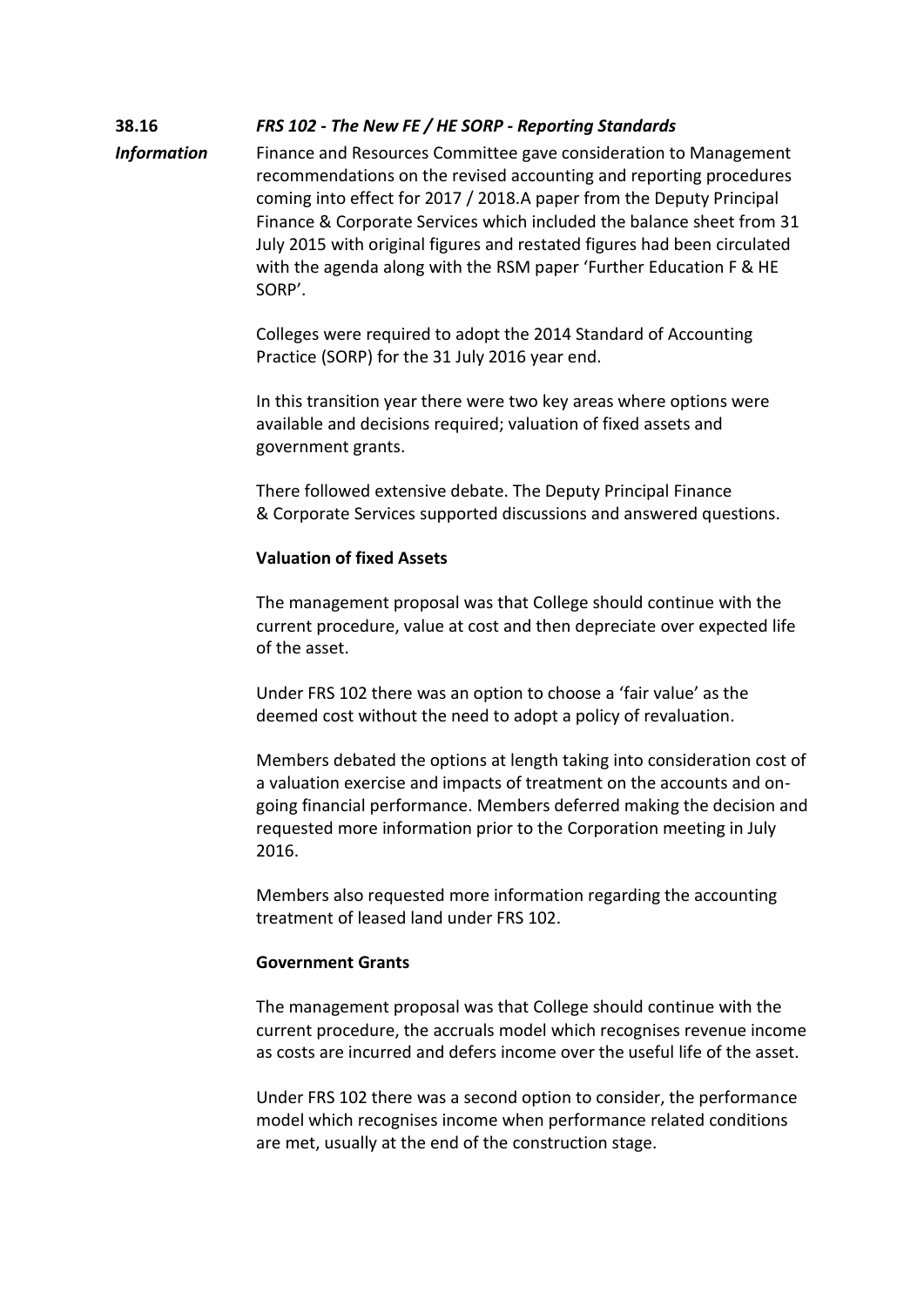Indications were that most Colleges intended continuing with the accruals model. There was some change with this method in that the deferred capital grant would now be treated as a creditor and split between that due within one year and that due after more than one year.

This choice only applies to Government grants. Non-Government grants with performance conditions must be accounted for under the performance method.

It was confirmed the Local Education Partnership (LEP) funding was a Government grant.

Finance & Resources Committee requested that the bank be asked to provide assurance on covenants and wished to consider the matter further before making recommendation to Corporation.

The Clerk would make arrangements for a special meeting of the Finance & Resources Committee.

## **Resolved:**

**That the decisions on The New FE / HE SORP - Reporting Standards be deferred to a future meeting of the Finance & Resources Committee prior to the July Corporation meeting whilst further information is obtained.**

# **39.16** *Student Bursary Fund Allocations 2016 / 2017*

**Decision** Finance and Resources Committee gave consideration to the reports of the Deputy Principal, Finance & Corporate Services on the arrangements for scholarships and bursary funds for 2016 / 2017 including eligibility criteria:

- 1. FE Bursary Fund Policy 2016 / 2017;
- 2. FE Bursary Fund Application Form 2016 / 2017;
- 3. FE Bursary Continuing Application Form 2016 / 2017;
- 4. HE Bursary Fund Policy 2016 / 2017;
- 5. HE Bursary Fund Application Form 2016 / 2017
- 6. HE Duchy of Lancaster Application Form 2016 / 2017
- 7. Scholarship Application Form 2016 / 2017.

The funds served to support those from low income households to access education

**FE** - Members noted reductions to the EFA discretionary fund and free school meals fund. Both funds had been well used in previous years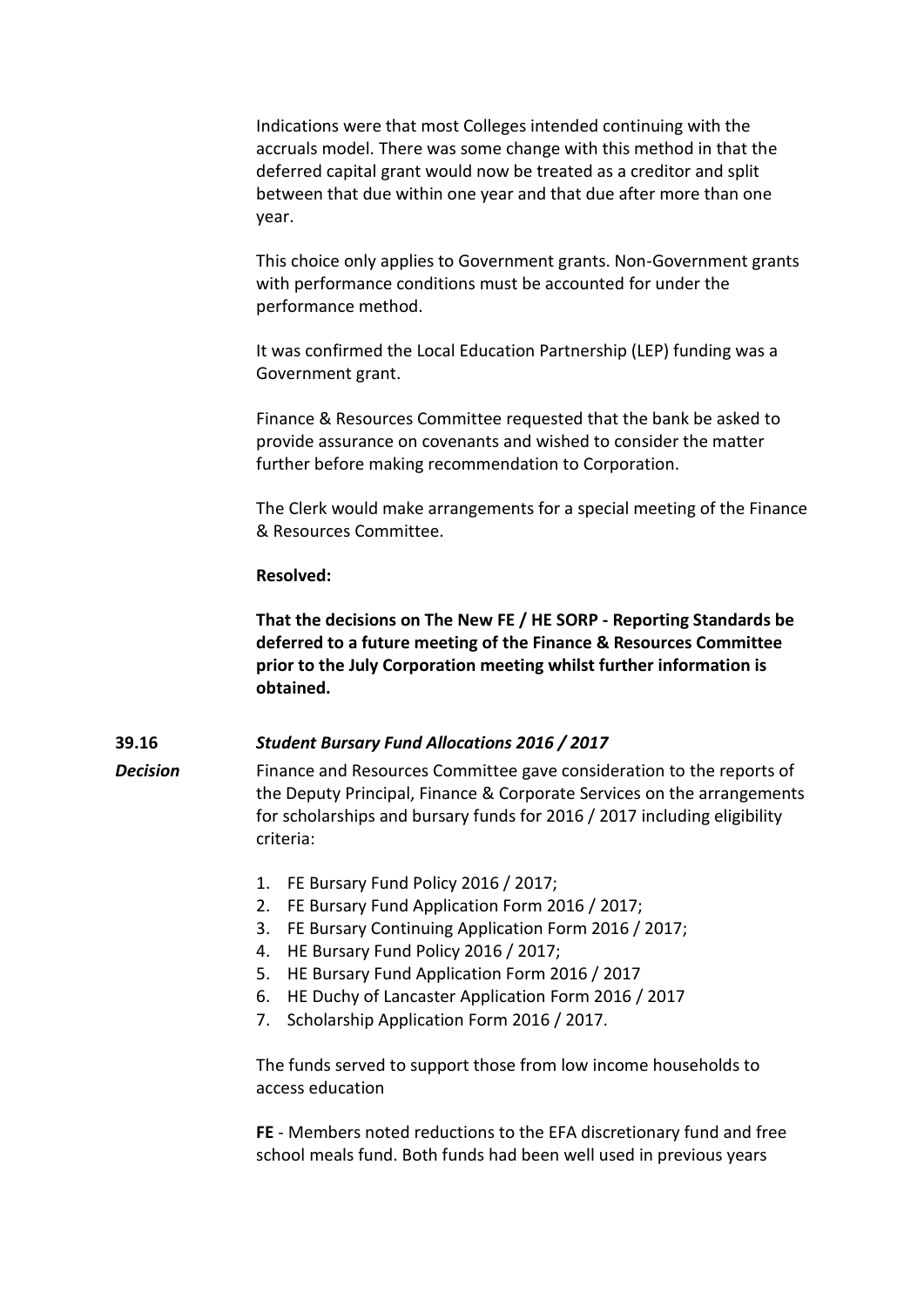College would monitor the situation. This year the SFA fund was provided as one figure rather than specifics.

Members asked questions around eligibility and distribution and how support was received whether monetary or goods and services e.g. travel and meals etc.

**HE** - A bursary pot was allocated within the budget and students paid in accordance with eligibility criteria. |The College carries teh risk of any overpayments.

Members discussed poverty definitions and were informed less than £30k household income was wildly defined as the FE Standard and less than £25k the HEFCE Standard.

## **Resolved**

**That Finance & Resources Committee endorse the Student Bursary Fund Allocations 2016 / 2017 policies and arrangements.**

- **i. FE Bursary Fund Policy 2016 / 2017;**
- ii. **FE Bursary Fund Application Form 2016 / 2017;**
- iii. **FE Bursary Continuing Application Form 2016 / 2017;**
- iv. **HE Bursary Fund Policy 2016 / 2017;**
- v. **HE Bursary Fund Application Form 2016 / 2017**
- vi. **HE Duchy of Lancaster Application Form 2016 / 2017**
- vii. **Scholarship Application Form 2016 / 2017.**

# **40.16** *Myerscough College - Access Agreement 2017 / 2018*

*Decision* The Finance and Resources Committee gave consideration to the College Access Agreement which sets out the tuition fees and financial support arrangements for students entering higher education programmes at Myerscough College that are contained in the direct contract with HEFCE from September 2017

> Fees would remain as the previous year and in accordance with consumer legislation were published. However there was currently an opportunity to increase fees to £9250 in accordance with government policy.

Fees are per annum: Foundation Degrees and Honours degrees £9,000 but potential to increase to £9,250 Module price for part time undergraduate course £900 Masters Degree (set by Uclan) £6,000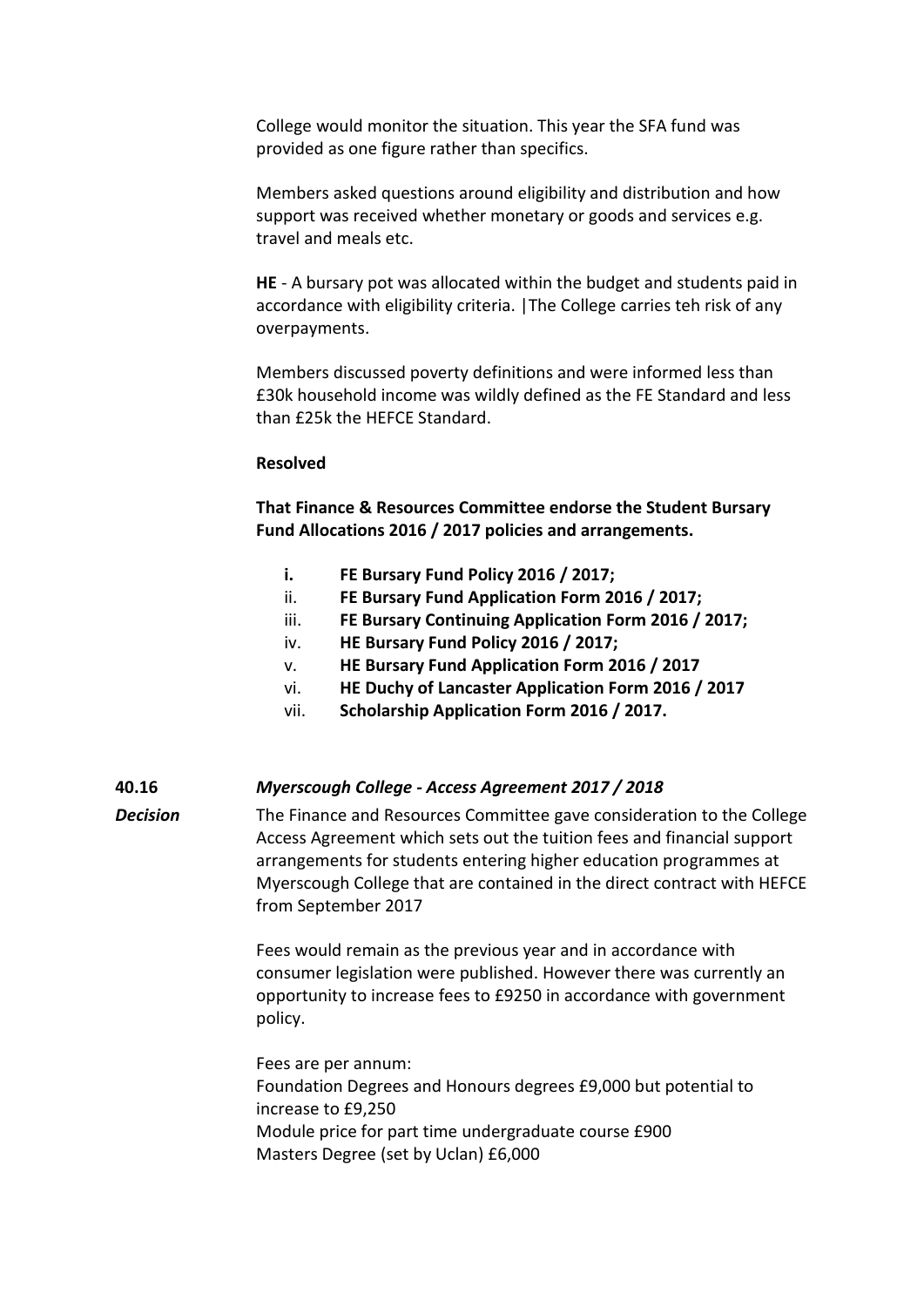Module price for part time Masters course £625Module price for part time teacher training course £675

In line with the Office of Fair access, Access Agreement a 'welcome package' for new students was presented. Members noted the incentives for progression from FE to HE in the pack.

### **Resolved:**

**That the fees be endorsed as presented but did indicate management should have discretion for a rise of £250 on fees should others do so inside the publication window.**

# **41.16** *College Funding 2016 / 2017 FE*

**Information** Finance & Resources Committee received the report on FE College Funding 2016 / 2017

> There was a decrease to the funded numbers as expected and has been previously highlighted to the Committee. This translated to a total reduction of £420,021 after the impact of student numbers and removal of formual protection (£376k). The impact has been mitigated by the increase in cost weighting for land-based specialist courses and the proportion of learners on higher funding bands (those study programmes with a greater number of hours).

> Finance & Resources Committee referred to earlier discussions and were pleased to note the formula / transitional protection which was £561k in 2014 / 2015 and £376k in 2015 / 2016 had now been absorbed into mainstream funding and would no longer have any impact on future funding allocations.

### **Resolved:**

**That the College Funding 2016 / 2017 FE update be received.**

# **42.16** *Apprenticeship Levy*

**Information** Finance & Resources Committee gave consideration to the paper on future apprenticeship funding and the Apprenticeship Levy and its impact on Myerscough.

> Reference to apprenticeships and the levy due to be introduced in 2017 had been made at various points throughout the meeting. For the 2016 / 2017 budget the levy due would be c£23,000 as it is introduced in April 2017. The full impact would be felt in year 2017 / 2018. The figure had been included in the current budget proposals.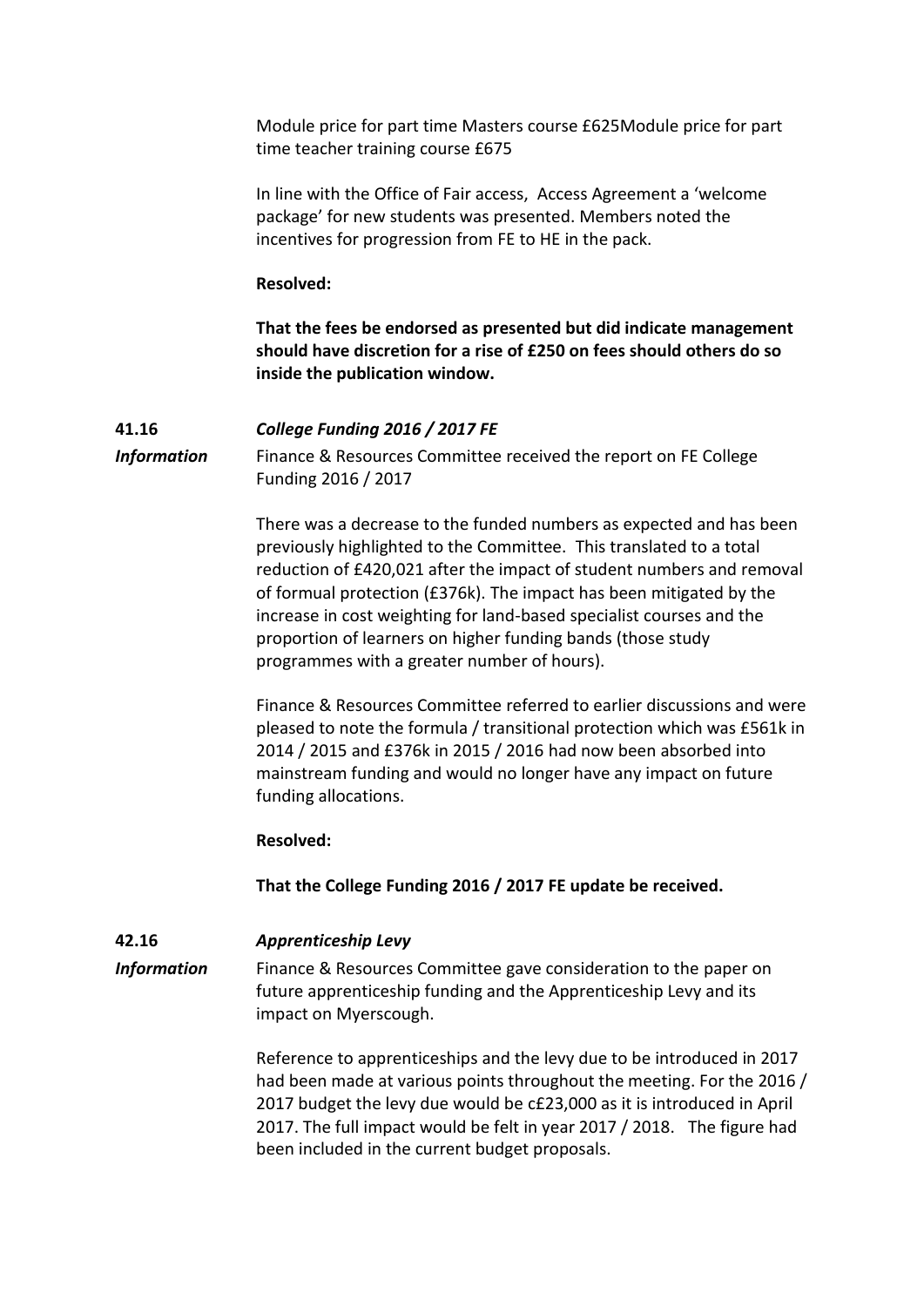The opportunity to access funds to train apprentices within Myerscough was also noted as an opportunity for growth and this levy should be fully utilised for staff training.

## **Resolved:**

**That the report on the funding of Apprenticeships and the levy be received.**

# **43.16** *Human Resources Report for the Period Ending 30 April 2016*

**Decision** Finance & Resources Committee was asked to give consideration to the Human Resources Report for the period ended 30 April 2016.

> Staff Turnover was up, below the national benchmark, but up in all categories except catering. There was an increase amongst teaching staff citing stress and workload as a reason for leaving.

Finance & Resources Committee noted that there was an increase in the number of experienced staff leaving. Members commented on the investment in the person and asked if this should be considered a concern or was it offset by employing experienced staff from outside the organisation who would have accessed training in their other occupation. Management did indicate they would prefer to see the numbers lower. The College does see staff return to the College after a period working elsewhere.

Long term sickness was higher than desired, cases were monitored and managed.

A staff survey was issued in April 2016 and the results were now being analysed.

## **Resolved:**

**That the Human Resources Report be received.**

# **44.16** *Health and Safety Report for the Period Ending 30 April 2016*

**Decision** Finance & Resources Committee gave consideration to the Health and Safety Report for the period ended 30 April 2016 which provided an analysis of accident statistics over the period together with other Health and Safety activity including policy updates, staff training, wellbeing, auditing, safeguarding and inspections. An area Health & Safety Review Report for Motorsports was included with the papers.

> There had been a reduction in accidents / incidents in the period in comparison with the previous year. Slips, trips and falls remained the